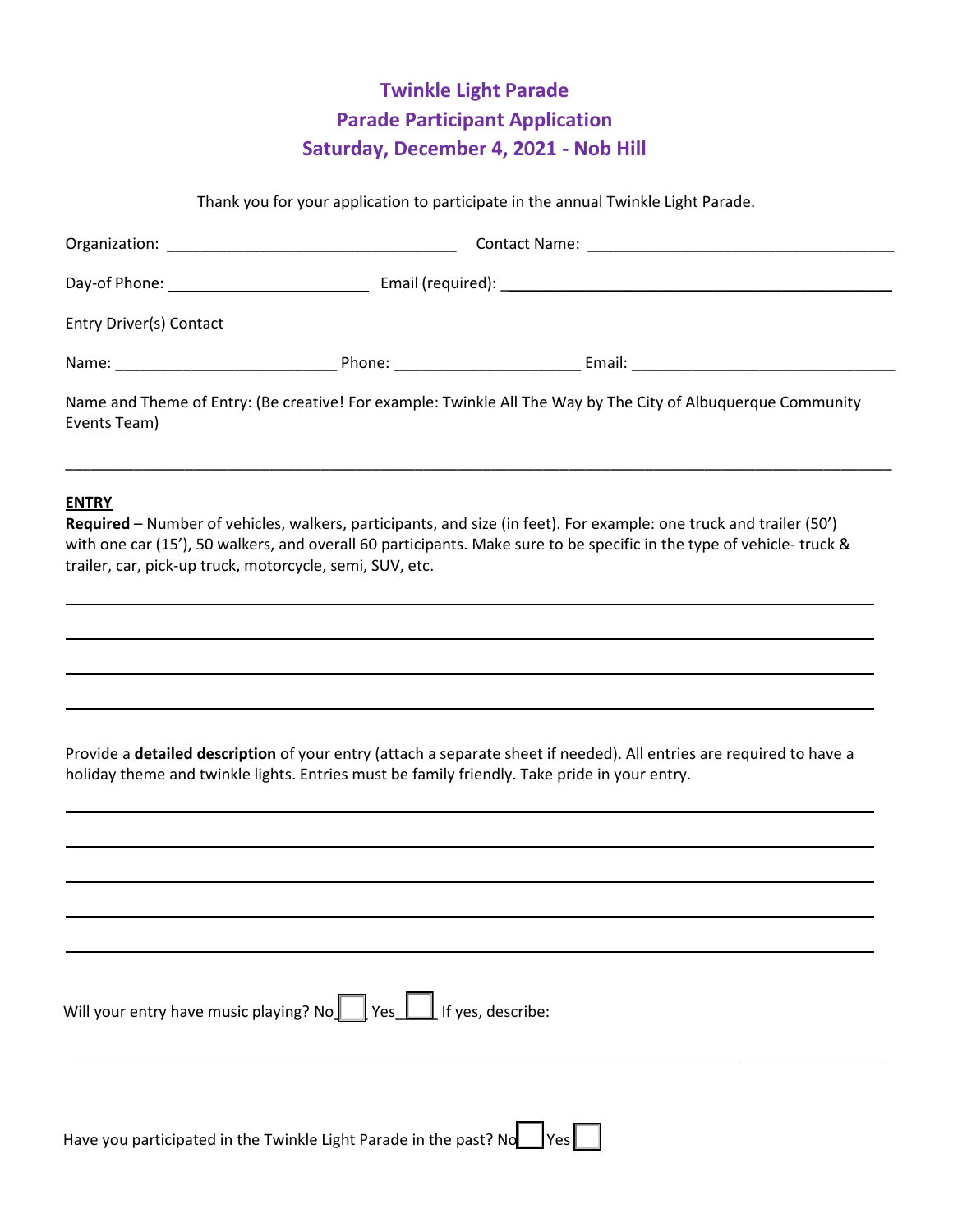### **AWARDS**

The top entry overall will be crowned "Best in Show" and will be awarded a cash prize of \$1,000, 2<sup>nd</sup> Place Overall will be awarded \$500, and 3<sup>rd</sup> Place Overall will be awarded \$250. The 1<sup>st</sup> Place entry in each category will receive \$100 (excluding Government Entry).

To celebrate being back together we added three new awards! The new awards are Most Improved, Best First Year Entry, and Staff Favorite!

## **CATEGORY DESCRIPTIONS**

- Commercial Entry: All business entries. Limit of 3 vehicles.
- Non-commercial Entry: All groups, families, community organizations, and clubs.
- Large Walking Group: Walking groups with 20 or more participants without vehicles.
- Small Walking Group: Walking groups with 1-19 participants without vehicles.
- Government Entry: All government and military entries.
- Show Vehicle: 1-2 vehicles for show purposes. No commercial entries.
- Car Club or Motorcycle Club: 3-6 cars or up to 12motorcycles.

#### **Entry Fees:**

- $\square$  \$50 for commercial entries
- □ \$25 for nonprofits, schools, communityentries, single families, and single vehicle entries (non-commercial)
- $\square$  FREE for all government entries

## **Do not pay the entry fee until you have received a confirmation email stating you have been accepted into the parade.**

**Space is limited. Submitting an application does not guarantee participation.** 

| <b>Thease check only one category service</b> the city reserves the hight to change category selection. |  |                                             |  |  |
|---------------------------------------------------------------------------------------------------------|--|---------------------------------------------|--|--|
| Car Club or Motorcycle Club                                                                             |  | Non-commercial/Community Entry              |  |  |
| Commercial Entry                                                                                        |  | <b>Show Vehicle</b>                         |  |  |
| <b>Government Entry</b>                                                                                 |  | Small Walking Group (up to 19 participants) |  |  |
| Large Walking Group (20+ participants)                                                                  |  |                                             |  |  |

**Please check only one category below.** *The City reserves the right to change category selection.*

**Applications must be received by Monday, November 1, 2021. Late entries will not be accepted.**